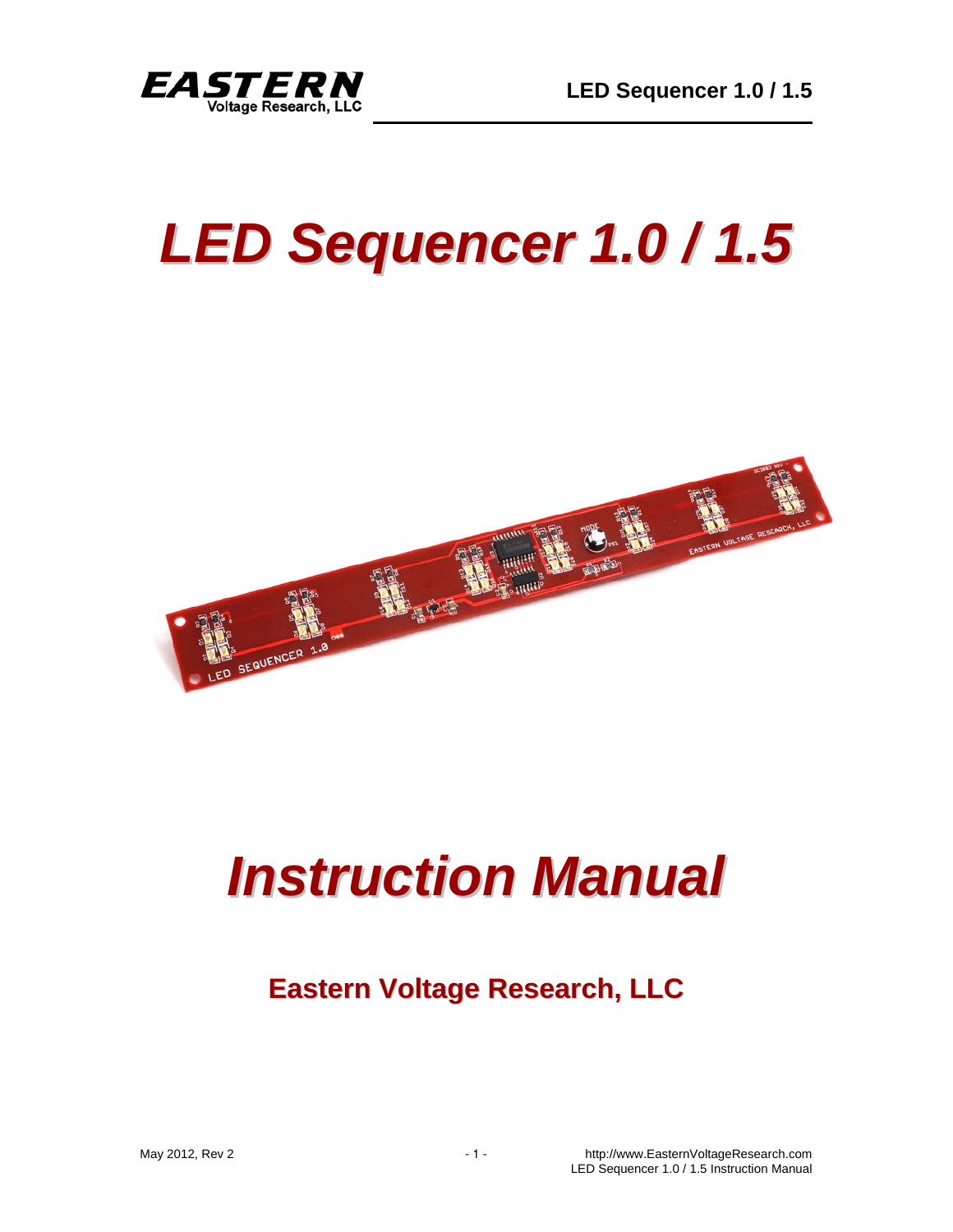



#### **Introduction to the LED Sequencer 1.0**

Thank you for purchasing the LED Sequencer 1.0 Kit. The LED Sequencer 1.0 Kit is a simple LED chaser style kit that features an array of 16 LEDs (1.0 Kit) or 32 LEDs (1.5 Kit) (in 8 separate segments) that are displayed in a variety of user selectable patterns. The kit features all surface mount (SMT) components and is an excellent introduction to surface mount technology and soldering techniques for those who have never used surface mount components before. The sequenced LED display is quite impressive and extremely bright. Many of our purchasers have used this kit as a helmet mounted taillight for bicycle use as it provides excellent visibility. Others have used it for automotive decoration as well as costume use.

The kit is driven by a 16-bit microcontroller and features a variety of user selectable modes and flash rates. A single onboard pushbutton allows the user to change these display patterns with a single click and also to adjust the flash rates and speed of which those patterns are displayed.

Notice to Beginners: If you are first time kit builder, you may find this instruction manual easier to understand than expected. Each component in this kit has an individual check box, while a detailed description of each component is provided as well. If you follow each step in the instruction manual in order, and practice good soldering and kit building skills, the kit is next to fail-safe.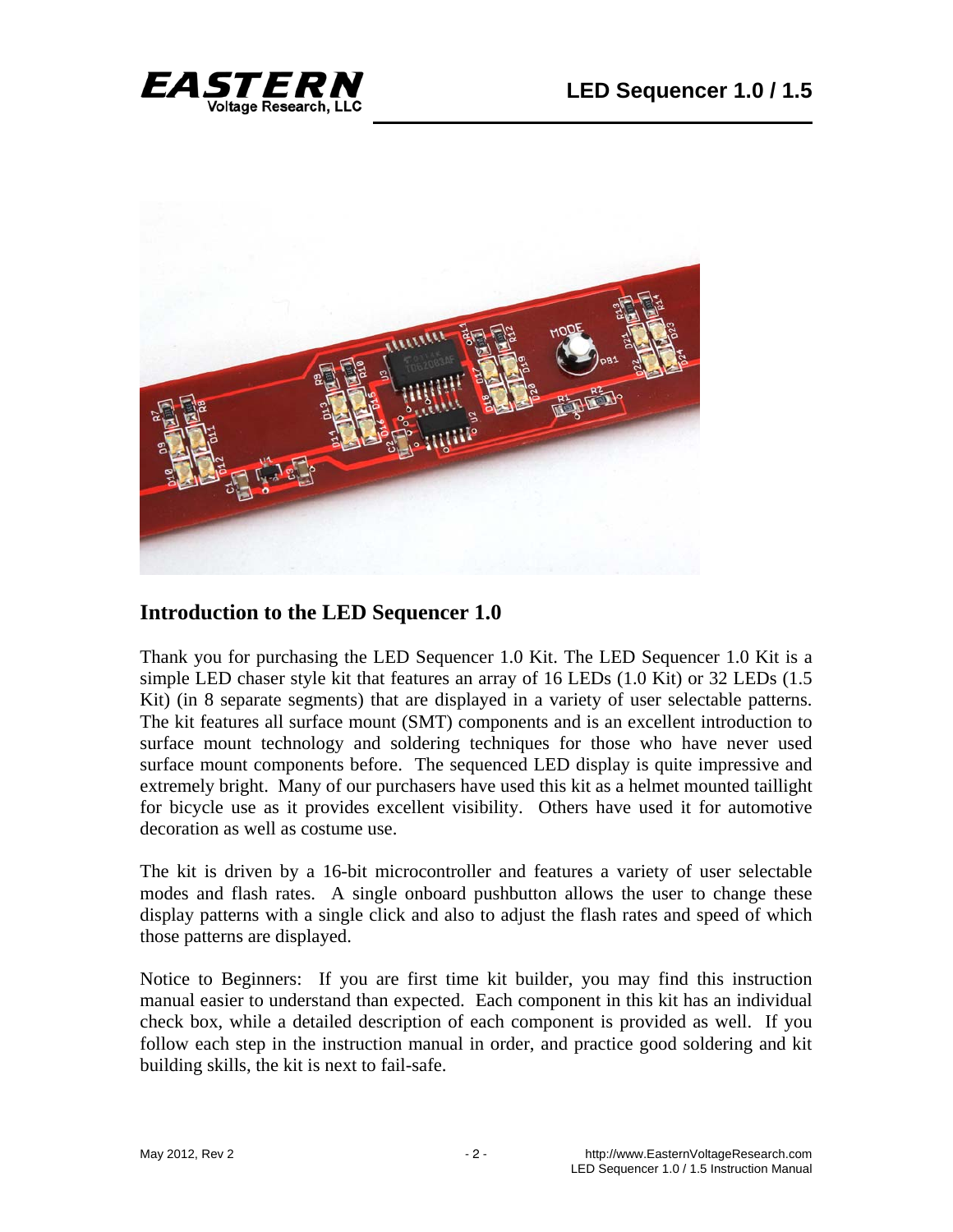



**Please read this manual in its entirety before building, testing, or operating your kit!** 

# **Circuit Description**

The LED Sequencer 1.0 is a very simple circuit comprised of only a few major components. The brains of the circuit is a 16-bit PIC16F505 microcontroller, U2. The microcontroller contains the code and information required to drive the LEDs and create all the different patterns and illumination styles. U3 is a high current darlington transistor driver which provides the high current necessary to power the eight (8) LED segments comprised of 16 LEDs (1.0 Kit) or 32 LEDs (1.5 Kit). U1 is a linear voltage regulator which converts the 9V input voltage to 5V which is required by the PIC microcontroller. Finally a pushbutton, PB1, allows the user to turn the unit ON and OFF as well as select which lightning pattern to display.

# **Kit Building Tips**

A good soldering technique is key! Let your soldering iron tip gently heat both the wires and pads simultaneously. Apply solder to the wire and the pad when the pad is hot enough to melt the solder. The finished joint should appear like a small shiny drop of water on paper, somewhat soaked in. If the pads have not heated up sufficiently, melted solder (heated only by the soldering iron itself) will form a cold solder joint and will not conduct properly. These cold joints appear as dull beads of solder, and can be easily fixed by applying additional heat to the pad and wire. All components, unless otherwise noted, should be mounted on the top side of the board. This is the side with the silkscreen printing.

When installing components, the component is placed flat to the board and the leads are bent on the backside of the board to prevent the part from falling out before soldering. The part is then soldered securely to the board, and the remaining lead length is clipped off. It is also extremely important to place the components as close to the board as possible. This is necessary for proper operation over the wide frequency range of the various kits we provide. Also be sure that component lead lengths are always as short as possible. This will avoid adding any stray capacitances or inductances that can be detrimental to circuit operation.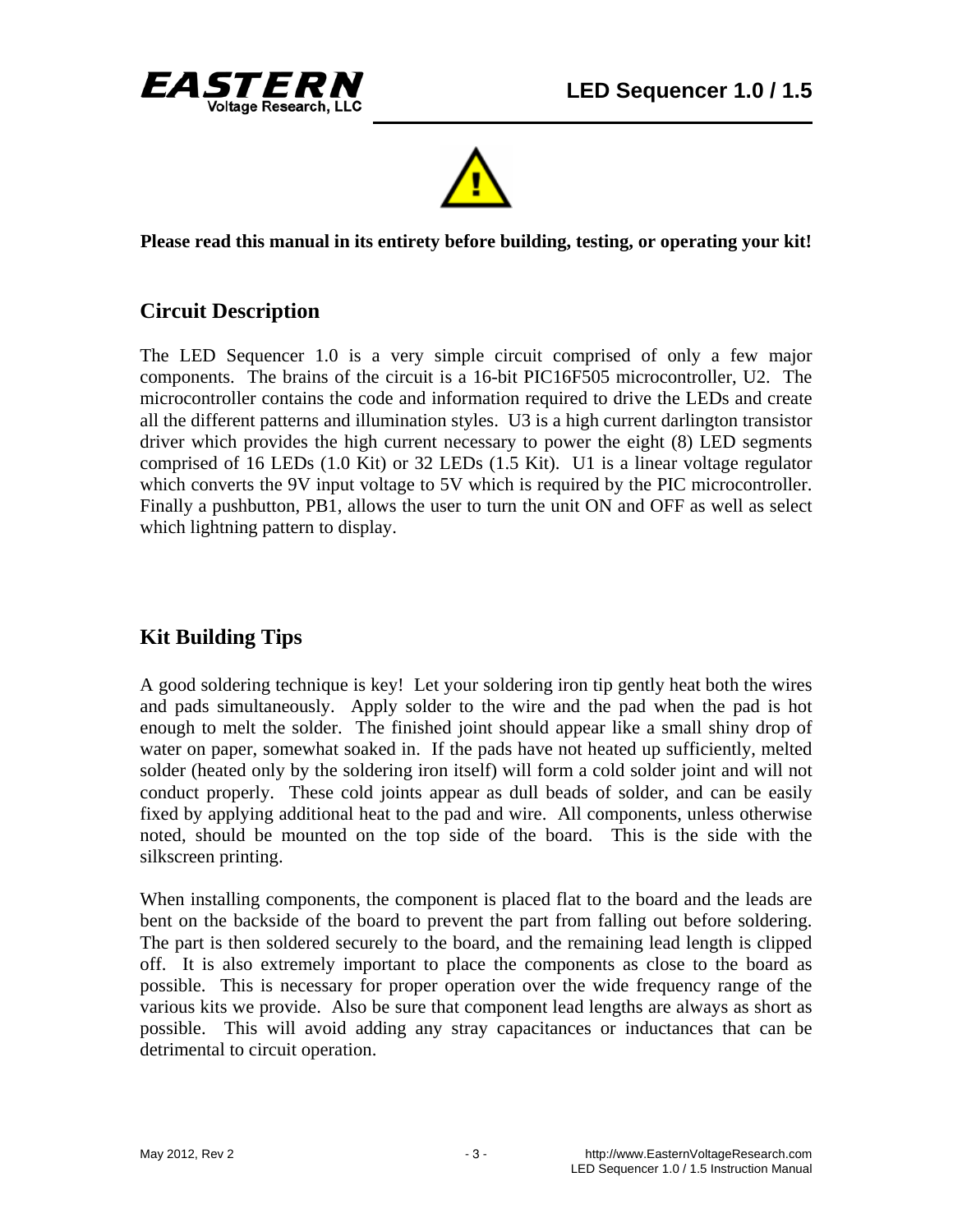

An alternative approach (which is actually the one I use) is to install the component into the board and then apply a piece of masking tape on the topside to the hold the component in place temporarily. The leads on the backside of the board are then trimmed leaving about 0.10" lead protruding through the backside of the board, and then soldered from the backside. You can then remove the masking tape, and finally apply a small amount of solder on the top to complete the joint on both sides. This is shown in the figure below.



### **Surface Mount (SMT) Component Soldering Instructions**

One of the first things you'll notice with your electronics kit is that many of the included components are surface mount components. These components do not have conventional leads, as is the case with thru-hole components, and instead solder directly to pads located either on the top or bottom of the PCB board.

One of the first things to remember when soldering surface mount (SMT) components to the board is that patience is a must! The first step when soldering a SMT component to the board, after properly identifying both the component and the location where it will be installed on the PCB board, is to slightly "tin" one of the pads on the PCB board that will connect to the component. This is accomplished by simply applying a very small amount of solder directly to the pad with the soldering iron as shown below.



The next step is to pick up and hold the component in place on its tinned pad using tweezers. While holding the component in place with tweezers, briefly re-heat the solder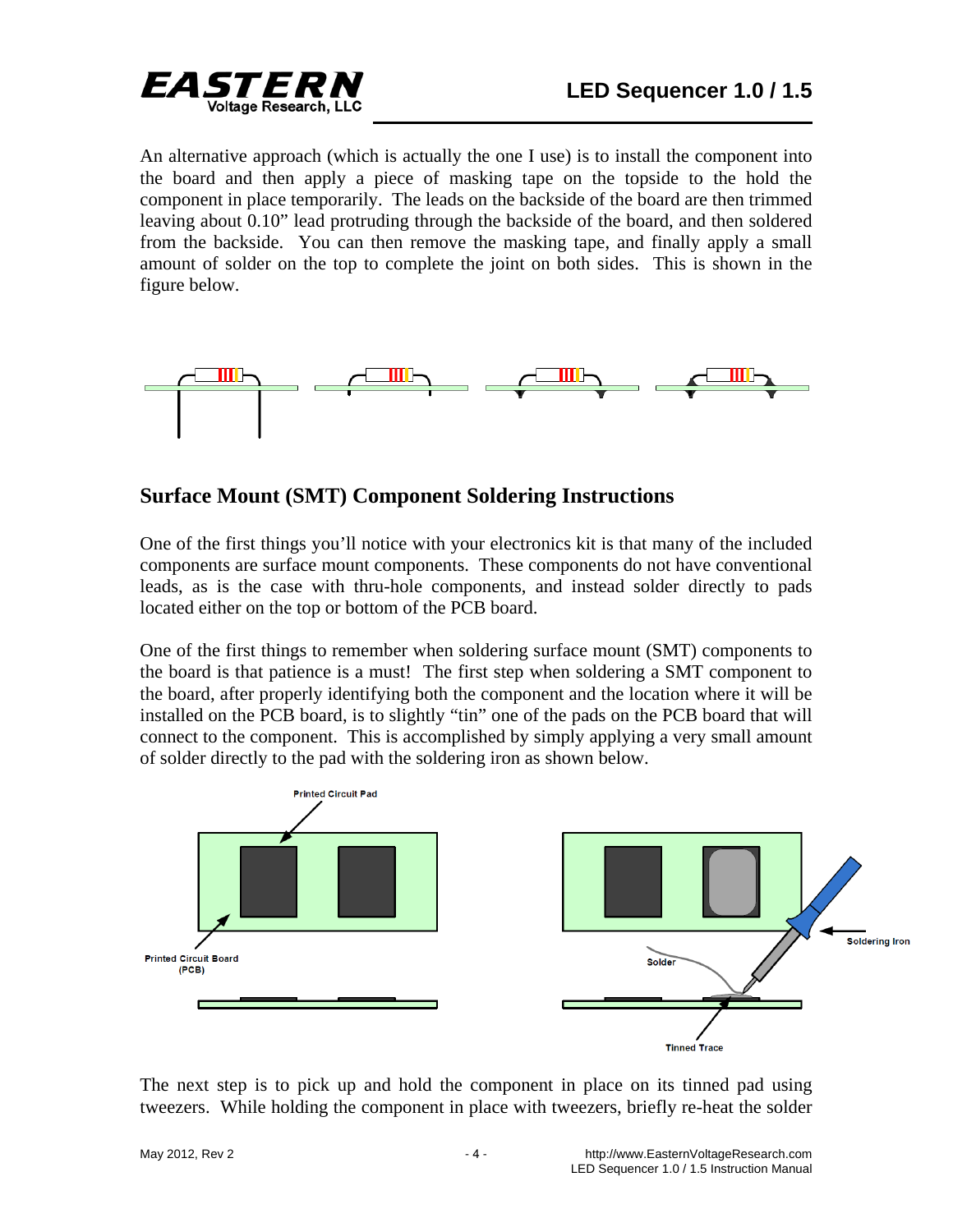

with the soldering iron so that it flows onto the component solder tab and forms a nicely shaped solder fillet. For the remaining solder tabs on the same component, briefly heat up the component tab using the soldering iron and apply a small amount of solder directly to the pad, again creating a nicely shaped solder fillet. It is important to note that when reheating the solder, the soldering iron tip should contact the solder tab of the body of the component and not the solder directly. This will allow the solder to flow as efficiently as possible and form a proper solder fillet.



At first, surface mount soldering may seem a bit difficult, but its actually much easier than thru-hole soldering once you get the hang of it. Good luck and take your time!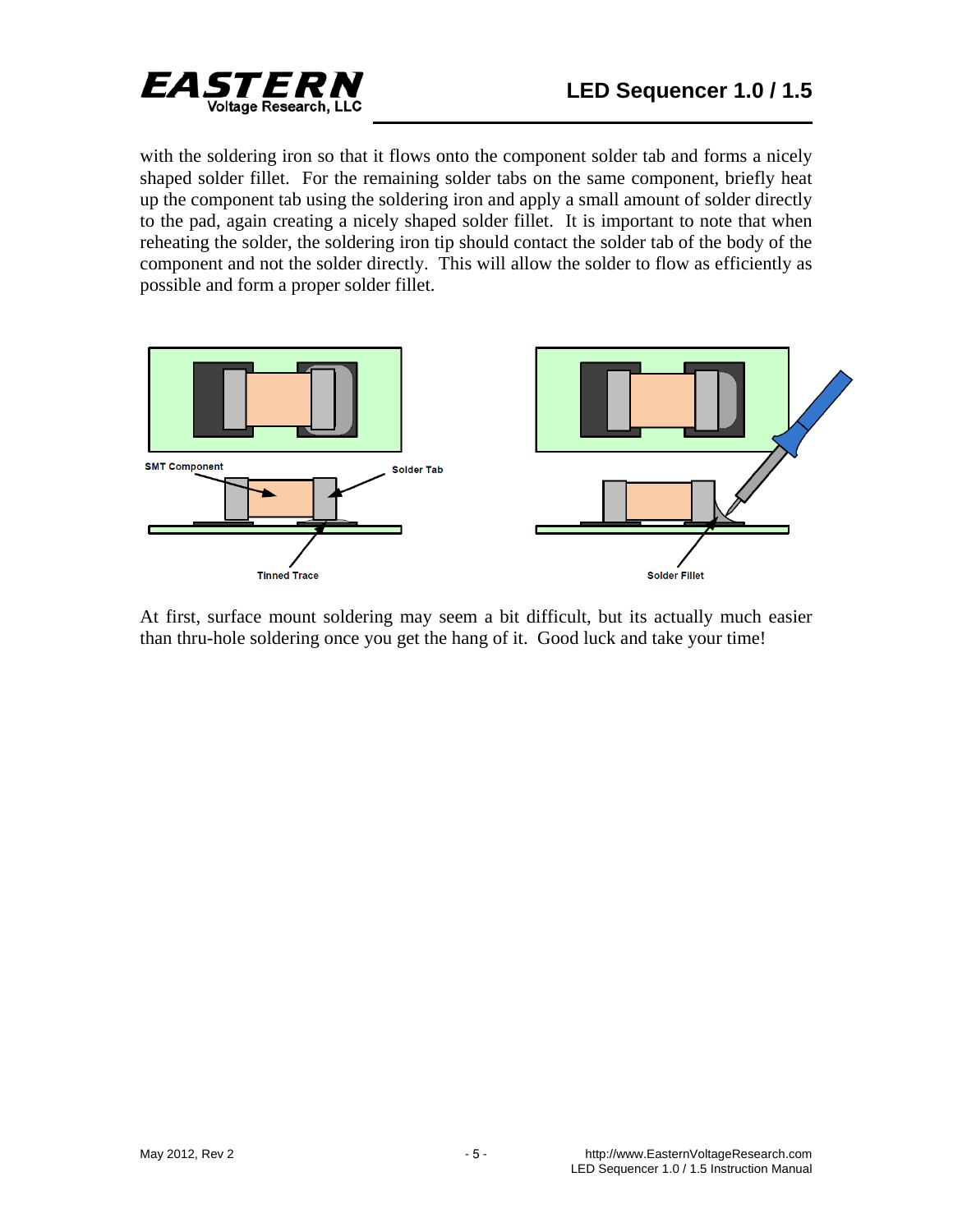

#### **LED Sequencer 1.0 Parts List**

# **RESISTORS**

| $\Box$ | 330 ohm Resistor, 1206 (marking 331), R3, R5, R7, R9, R11, R13, R15, |
|--------|----------------------------------------------------------------------|
|        | $R17(1.0$ Kit)                                                       |
|        |                                                                      |

- □ 16 330 ohm Resistor, 1206 (marking 331), R3-R18 (1.5 Kit)
- $\Box$  2 47k, Resistor, 1206 (marking 473), R1, R2

# **CAPACITORS**

| $\Box$ | 1uF Ceramic Capacitor, 1206, C1, C2 |  |
|--------|-------------------------------------|--|
|        |                                     |  |

**1** 0.1uF Ceramic Capacitor, 1206, C3

# **DIODES**

|  | LED, Red or Blue, D1, D2, D5, D6, D9, D10, D13, D14, D17, D18, D21, |  |
|--|---------------------------------------------------------------------|--|
|  | D22,D25,D26,D29,D30 (1.0 Kit)                                       |  |
|  | I ED Ped or Blue, D1 D32 $(1.5 \text{ K}^2)$                        |  |

 $\Box$  32 LED, Red or Blue, D1-D32 (1.5 Kit)

# **INTEGRATED CIRCUITS (ICs)**

| $\Box$ |  | 5V Regulator (marked HJ18), U1 |
|--------|--|--------------------------------|
|--------|--|--------------------------------|

- 1 PIC16F505 Microcontroller (marked PIC16F505), U2
- 1 High-Current Darlington Driver (marked TD62083AF), U3

# **MISCELLANEOUS**

- $\Box$  1 Pushbutton, PB1
- **1** 9V Battery Connector
- 1 LED Sequencer 1.0 PCB Board

# **REQUIRED, NOT SUPPLIED**

**1** 9V Battery or 9VDC AC Adapter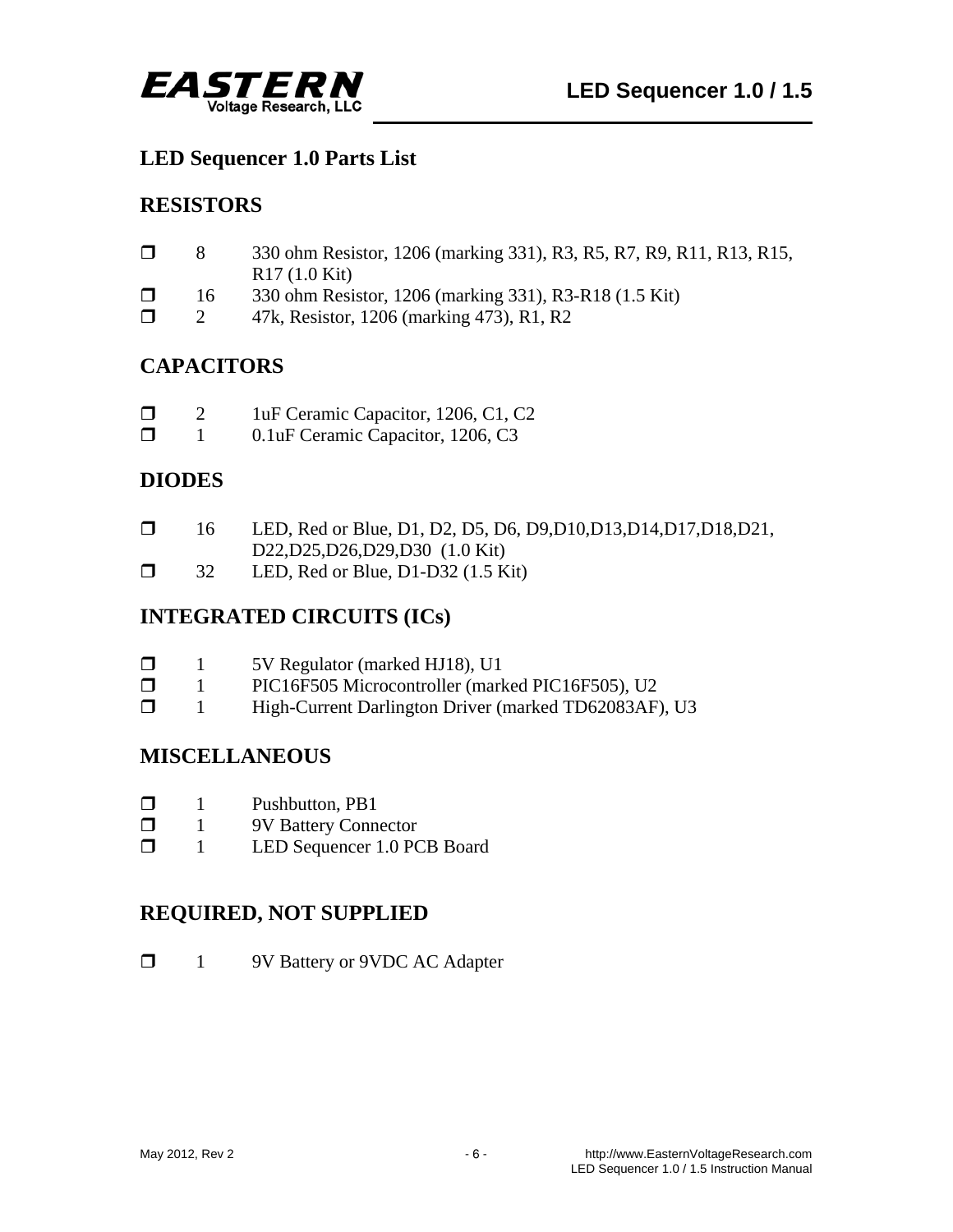

# **LED Sequencer 1.0 Component Layout Diagram (Rev – PCB)**

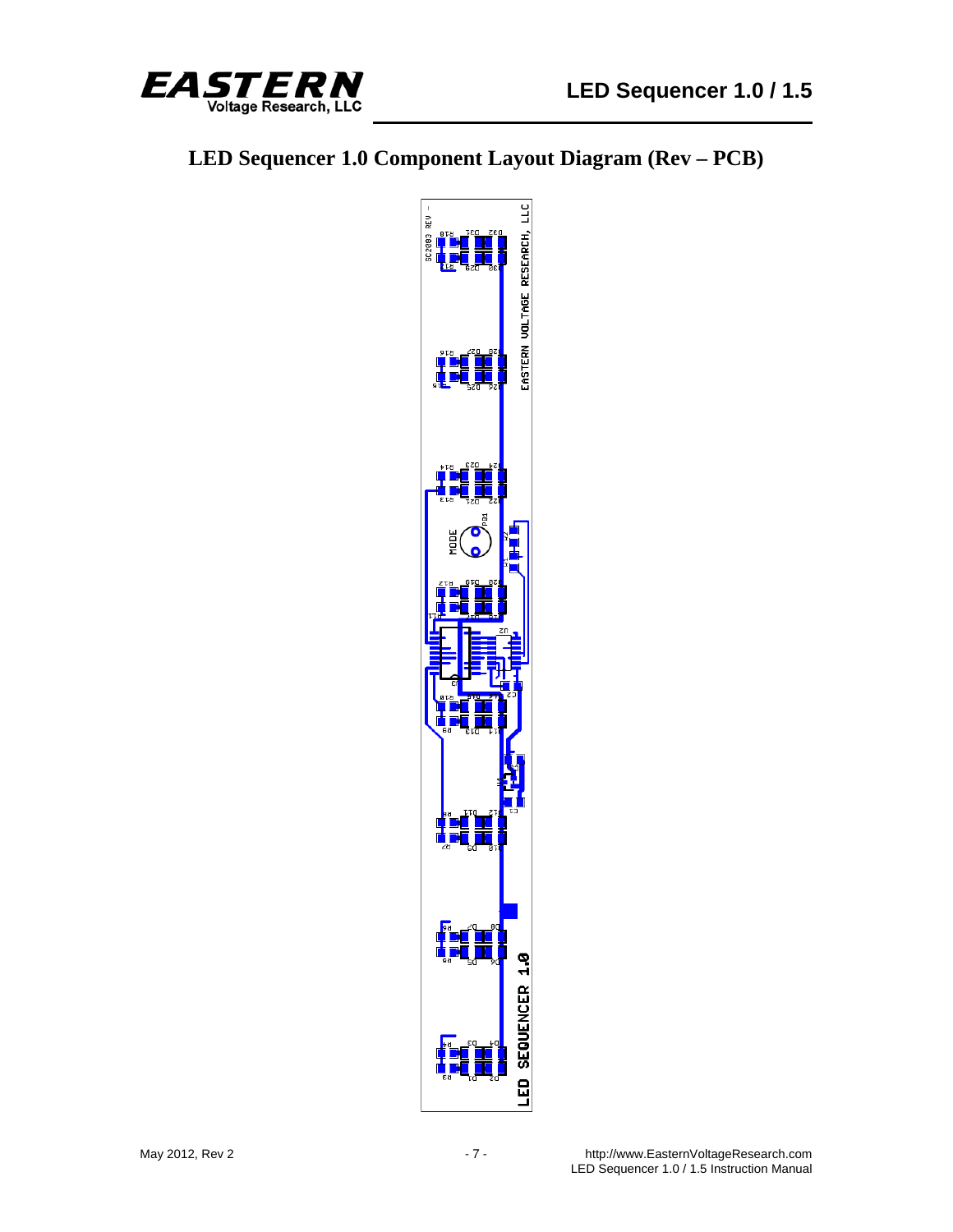

### **KIT Building Instructions**

Now we will begin building the kit. There are just a few more important things to know before we install the first components.

For each component, the word "install" always means the following:

- 1. Pick the correct value to start with.
- 2. Insert the component into the correct printed circuit board (PCB) location.
- 3. Orient the component correctly especially when there is a right and a wrong way to solder it in. (i.e. electrolytic capacitors, diodes, ICs, transistors, etc…)
- 4. Solder all connections unless directed otherwise. Ensure enough heat is used to allow solder to flow for clean, shiny, and completed connections.

Also, please be sure to take us seriously when we say that good soldering is the key to the proper operation of your circuit!

- Use a 25W soldering pencil with a clean, sharp tip. DO NOT USE a high power soldering gun such as those trigger activated units.
- Use only rosin core solder intended for electronics use
- Ensure your work area is clean, and has plenty of bright lighting
- Build your kit in stages, taking breaks to check your work. Be sure to clean the board periodically with a brush or compressed air to remove any excess wire cuttings, etc…

Okay, so lets begin!

- $\Box$  1. Install R1, 47k, 1206 resistor (marked 473 or 4752)
- □ 2. Install R2, 47k, 1206 resistor (marked 473 or 4752)
- 3a. Install 330 ohm, 1206 resistors (marked 331) in the following locations. **(1.0 Kit)** R3,R5,R7,R9,R11,R13,R15,R17
- 3b. Install 330 ohm, 1206 resistors (marked 331) in the following locations. **(1.5 Kit)** R3,R4,R5,R6,R7,R8,R9,R10,R11,R12,R13,R14,R15,R16,R17,R18
- $\Box$  4. Install C1, 1uF, 1206 capacitor
- $\Box$  5. Install C2, 1uF, 1206 capacitor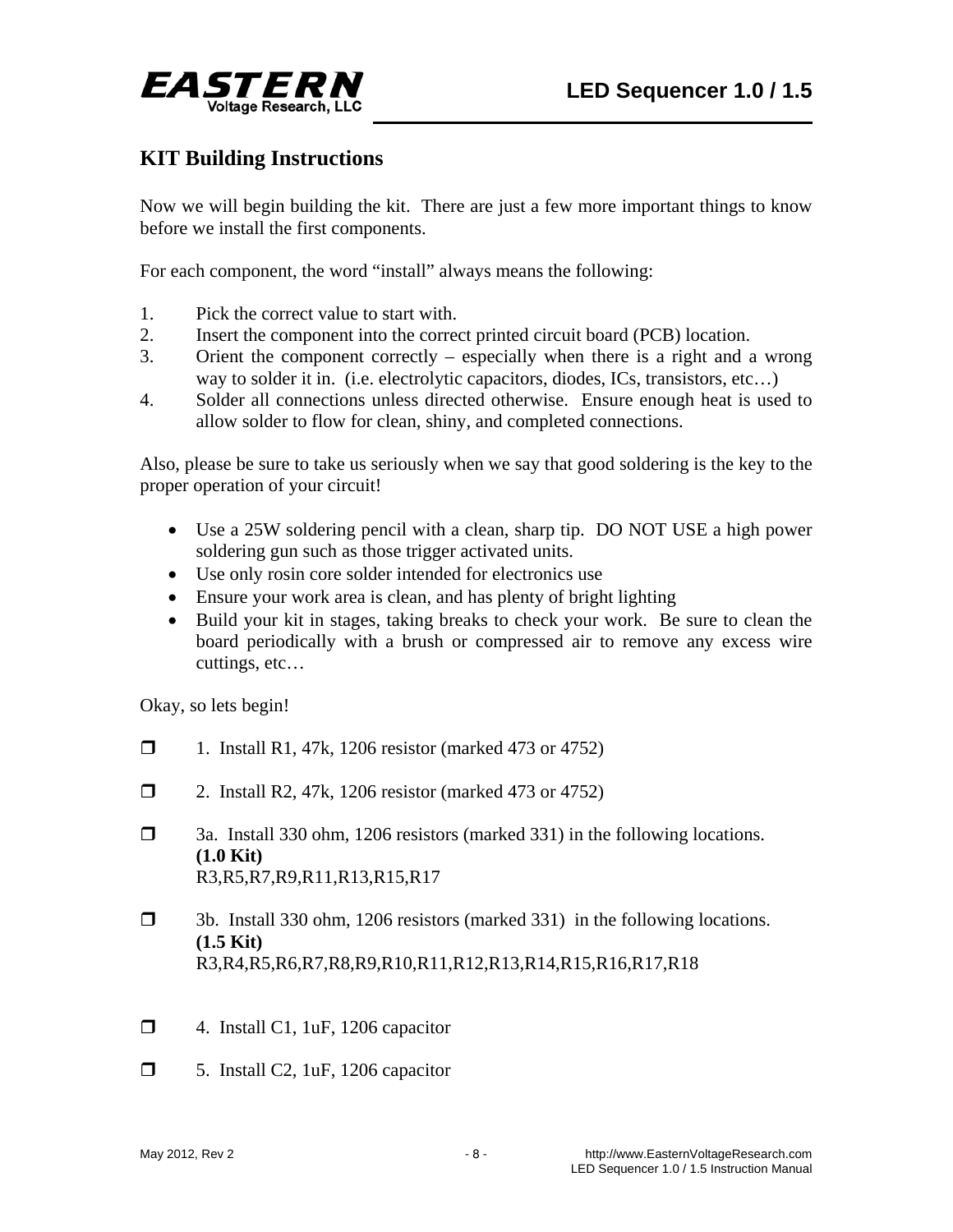

- $\Box$  6. Install C3, 0.1uF, 1206 capacitor
- 7a. Install LEDs in the following locations. **(1.0 Kit)** D1,D2,D5,D6,D9,D10,D13,D14,D17,D18,D21,D22,D25,D26,D29,D30
- 7b. Install LEDs in the following locations. **(1.5 Kit)** D1,D2,D3,D4,D5,D6,D7,D8,D9,D10,D11,D12,D13,D14,D15,D16,D17,D18,D19, D20,D21,D22,D23,D24,D25,D26,D27,D28,D29,D30,D31,D32

 The LEDs have polarity and should be installed so that the cathode end of the LED is pointing towards the resistor. The cathode end of the LED is designated by two colored green squares as shown in the picture below.



 The figure below shows how the LEDs should be installed for a single array. Again, note that the cathode end (designated by the green squares) should be pointed towards the resistor in each LED string. The figure below is shown for the 1.5 Kit version. Note that the 1.0 Kit only utilizes two (2) LEDs per single array, so only D1 and D2 would be populated with LEDs in the 1.0 Kit version.

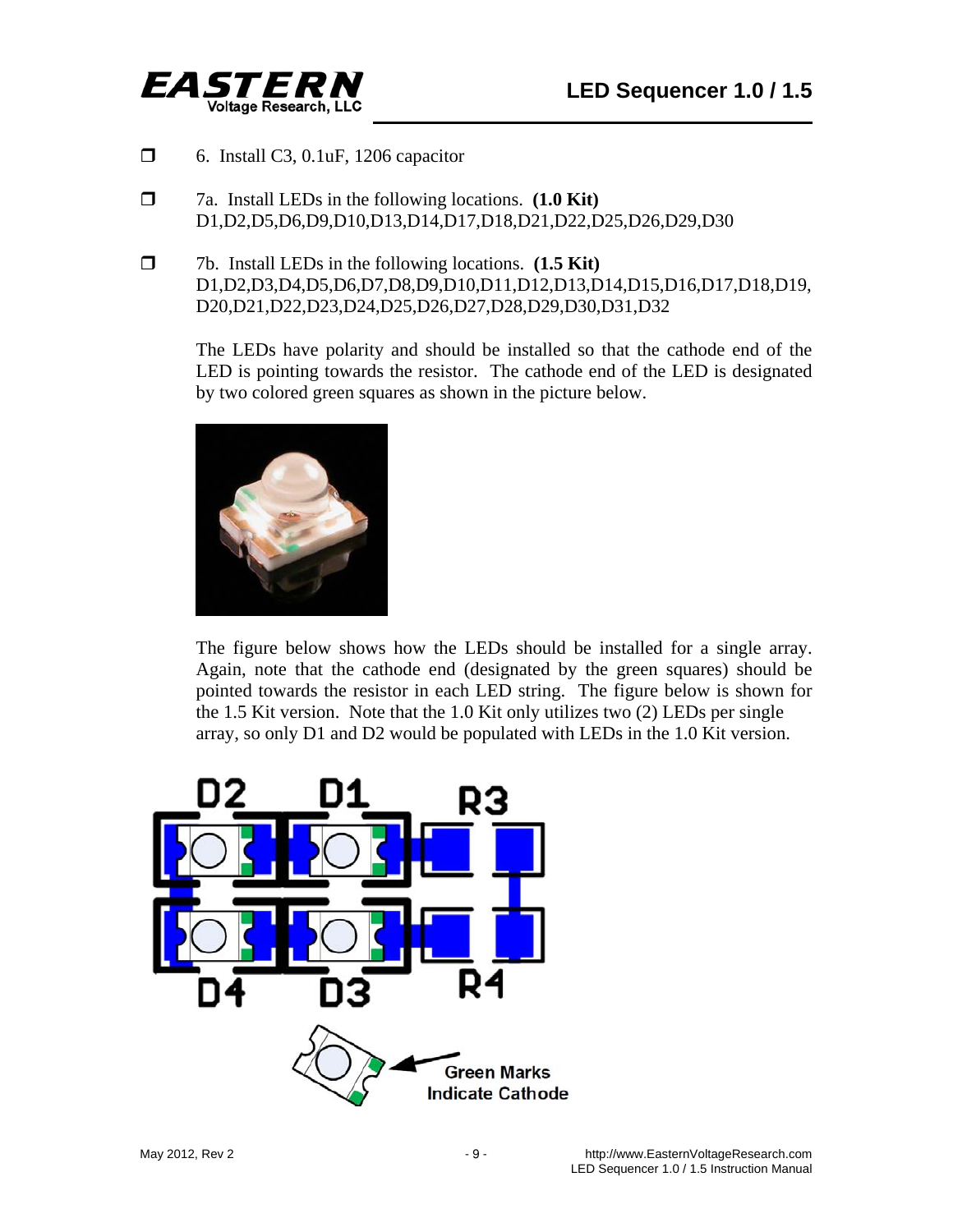

- **1** 8. Install U1, MCP1702 Linear Regulator. This component has three leads and can only be installed one way on the board so no confusion there.
- 9. Install U2, PIC16F505 Microcontroller. Note that one end of the IC is marked by a dot, notch, or band; this end MUST be oriented as shown on the PCB layout.
- 10. Install U3, TD62083 Darlington Driver. Note that one end of the IC is marked by a dot, notch, or band; this end MUST be oriented as shown on the PCB layout.
- $\Box$  11. Install pushbutton, PB1.
- 12. Install the 9V Battery connector to the bottom of the PCB board as shown in the figure below. Be sure to observe proper polarity when installing the battery connector as reverse voltage will damage the components on the board. Note, that you can use an 9VDC AC adapter as well instead of a 9V battery, especially if you want to run for extended periods of time. If you do use a 9VDC AC adapter, be sure to verify proper polarity with a multimeter prior to installing and applying power as well as ensuring the AC adapter is indeed provides 9V DC output, as opposed to 9V AC output. DO not connect the 9V battery to the connector at this time.



#### **DO NOT connect the 9V battery to the battery connector at this time.**

Congratulations! You have just completed your LED Sequencer 1.0 / 1.5 Kit. Please take a few moments to look over the board and ensure that all the components are installed properly with the correct orientation. Since some of the parts may be unfamiliar to you, you may want to be extra sure that they have been inserted correctly. After you are sure that everything seems to be properly installed, move on to the set-up and testing section.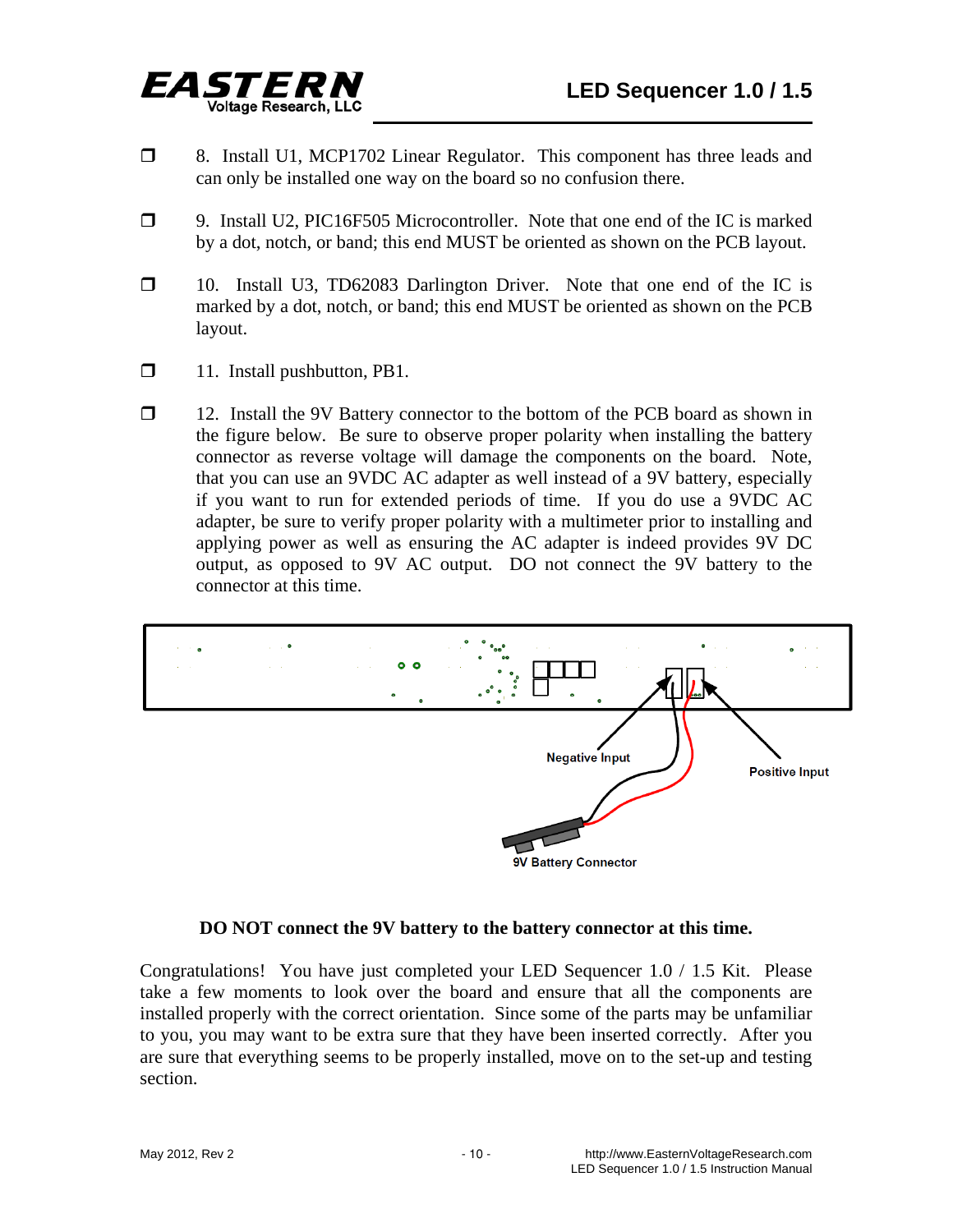

#### **Set-up and Testing**

Okay, so lets begin!

# **RECOMMENDED TEST EQUIPMENT, NOT SUPPLIED**

 $\Box$  1 None required



**Be careful not to connect the 9V battery backwards into the circuit. Reverse polarity could potentially damage the circuits on the LED Sequencer. If there is concern about this, a diode could be placed in series with the battery connector to prevent reverse polarity. Simply use a 1N4001, 1N4148, 1N5819, etc… if you feel the need to install a diode.** 

- $\Box$  1. Connect a new 9V battery (not supplied) to the 9V battery connector. At this time, nothing on the LED Sequencer board should be illuminated. You can also use an external 6V-9V power source if desired. Just make sure the voltage is 6- 9VDC, and that you ensure proper polarity when connecting this source to the board, otherwise, you could damage it with reverse polarity. Again, by installing a diode in series with the 9V input, you can protect against reverse voltage protection if desired.
- $\Box$  2. All LED modes are controlled by the user by a single pushbutton. The pushbutton has three modes of operation. The function selected by the pushbutton depends on how long the pushbutton is pressed by the user. The first thing we will do is to show you how the LED pushbutton feedback system works. Go ahead and press the pushbutton and hold it down. You will notice that on the left side of the board, the  $1<sup>st</sup>$  LED segment will illuminate, then the  $2<sup>nd</sup>$  LED segment, and finally the  $3<sup>rd</sup>$  LED segment. Release the pushbutton after the  $3<sup>rd</sup>$ LED segment illuminates, and the LED Sequencer should remain in the OFF state. What do these LED segments mean? Great question. The following paragraphs describe the functionality.

 $1<sup>st</sup> SEGMENT - If you release the push button after only the 1<sup>st</sup> segment has$ illuminated, then the pattern rate (speed) will increment. There is a total of (4) four speeds per pattern, so once you reach the highest speed (rate  $= 4$ ), it will reset back to the lowest speed.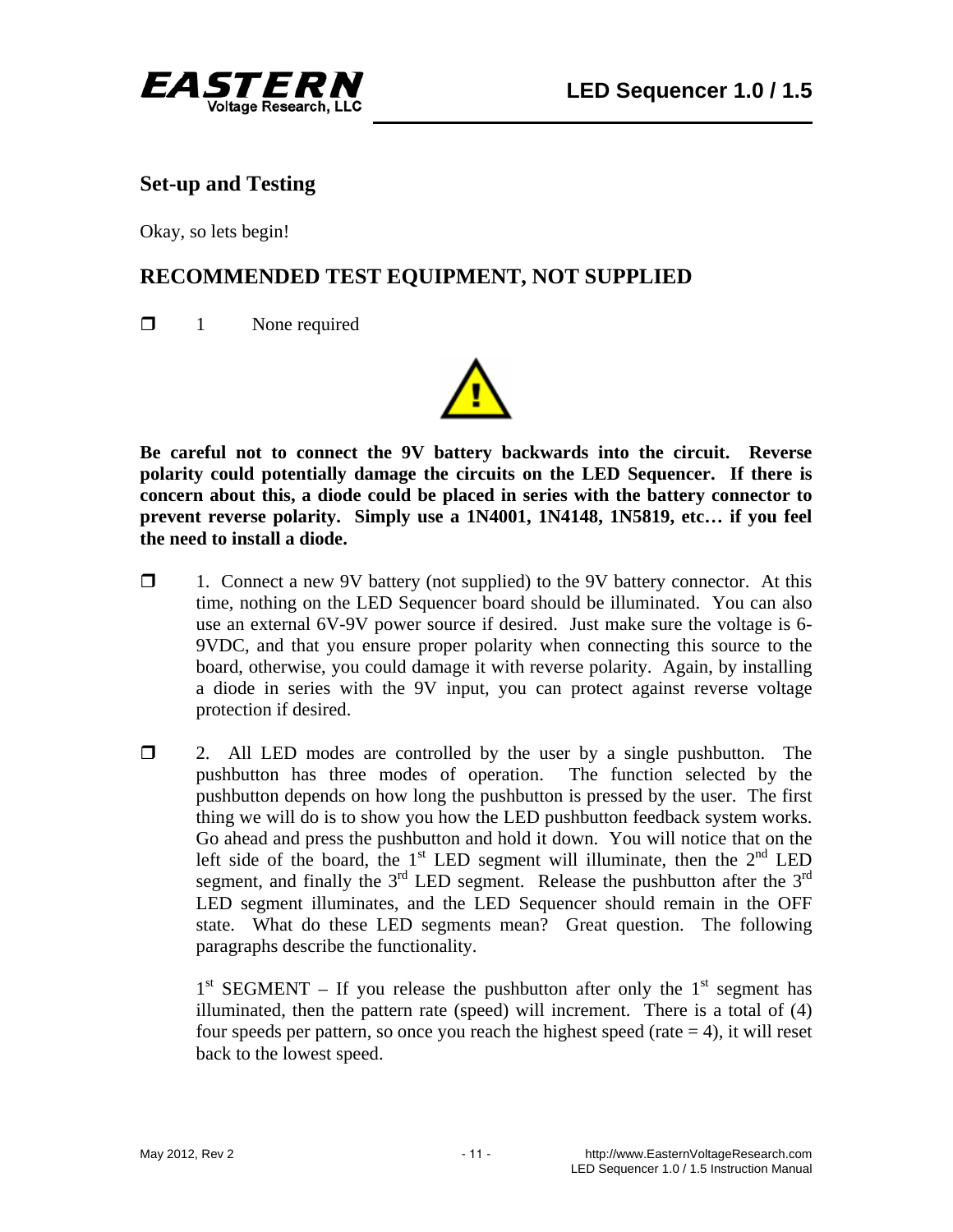

 $2<sup>nd</sup> SEGMENT – If you release the push button after the 1<sup>st</sup> and 2<sup>nd</sup> segments have$ illuminated, then the pattern type will increment. There are a total of (7) separate modes, which are listed below. Once you reach mode 7, it will increment back to mode 1 which is the OFF state.

| MODE 1            | OFF                          |
|-------------------|------------------------------|
| MODE 2            | Cylon Eye Sweep (Single LED) |
| MODE <sub>3</sub> | Cylon Eye Sweep (Dual LED)   |
| MODE 4            | Flash Mode (ALL LEDs)        |
| MODE 5            | Dual Eye Sweep Inward        |
| MODE 6            | Dual Eye Sweep Outward       |
| MODE <sub>7</sub> | Alternate Flash Left/Right   |

 $3<sup>rd</sup>$  SEGMENT – Finally, if you release the pushbutton after all three segments illuminate, than the LED Sequencer will be disabled and enter the OFF state.

 One final note, is that because the microcontroller being used does not have interrupt capability (i.e. a pushbutton that can be read at any time during operation), pushbutton inputs are only detected by the microcontroller when the LED sequences are at the left side of the board. So when you decide to change display modes, simply hold the pushbutton down, and once the LED sequence returns back to the left side of the board, you'll see all LEDs turn off and the LED feedback system begin to operate illuminating the sequence of  $1<sup>st</sup>$ ,  $2<sup>nd</sup>$ , and  $3<sup>rd</sup>$ LED segments, again depending on how long you hold the pushbutton.

Congratulations! Your LED Sequencer 1.0 Kit is now complete and operational.

#### **Troubleshooting**

PROBLEM: Some LEDs are not working

SOLUTION: This is typically due to an LED being installed backwards. Check the LEDs to ensure they are installed in the proper orientation.

PROBLEM: LEDs are very dim.

SOLUTION: This is due to a bad battery, or an AC power adapter that cannot put out much current.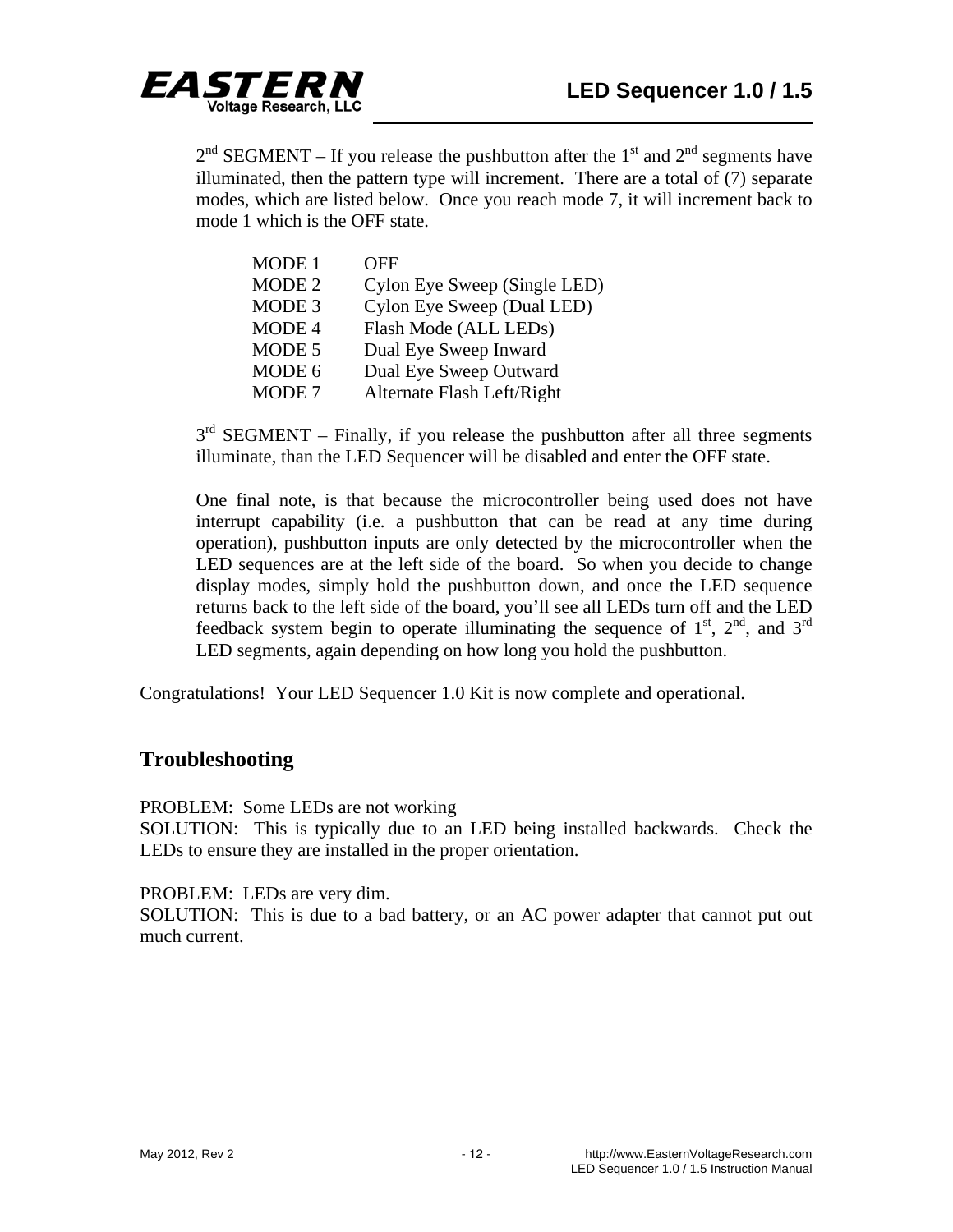

#### **PIC Microcontroller Code Modification**

One of the cool options of this kit is that we have made the code open source and have also supplied the kit with an unprotected PIC microcontroller. This allows you, as the end user, to modify and reprogram your LED sequencer with whatever patterns, or other functionality you wish. All that is required is an appropriate FLASH programmer which can be connected to the board as shown below.

To connect a FLASH programmer to the LED sequencer board, simply connect the appropriate programmer to the board as shown below. Pads for each of the necessary signals are provided on the underside of the LED sequencer board.

PIC microcontroller code is available as download from the ordering page of the LED sequencer board in .C format.